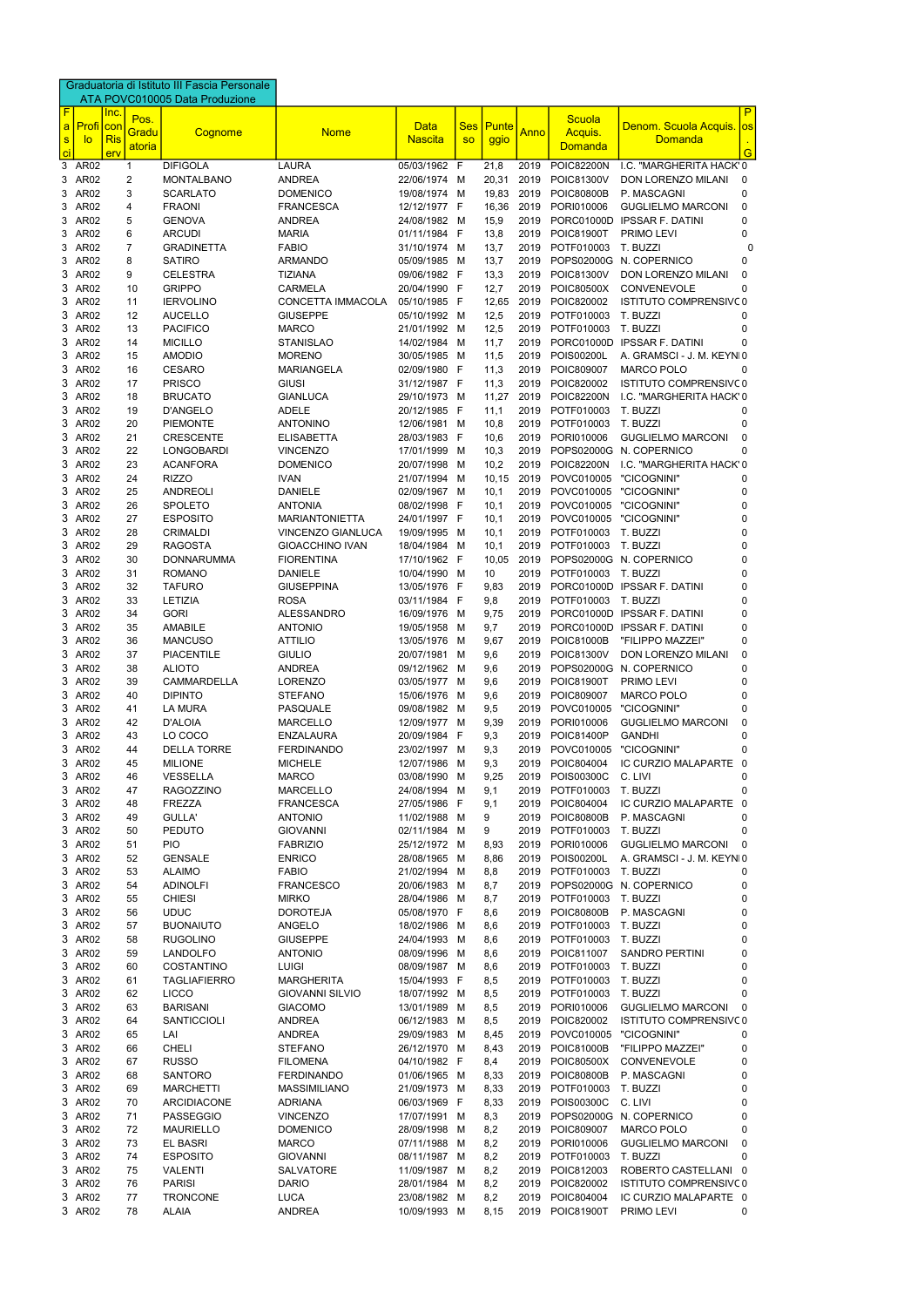|    |                  |     | CAPONE                          | <b>LUIGI</b>                 |                              |     |                |      |                               |                                     |          |
|----|------------------|-----|---------------------------------|------------------------------|------------------------------|-----|----------------|------|-------------------------------|-------------------------------------|----------|
|    | 3 AR02           | 79  |                                 |                              | 06/05/1982 M                 |     | 8,1            | 2019 | POIC80500X                    | <b>CONVENEVOLE</b>                  | 0        |
|    | 3 AR02           | 80  | <b>LIGUORI</b>                  | <b>GIOVANNA</b>              | 03/02/1986 F                 |     | 8,1            | 2019 | POIC818002                    | <b>IC "PIER CIRONI"</b>             | 0        |
|    | 3 AR02           | 81  | <b>CAVELLA</b>                  | <b>MICHELE</b>               | 27/03/1967 M                 |     | 8,1            | 2019 | POIC817006                    | <b>GB.MAZZONI</b>                   | 0        |
| 3. | AR02             | 82  | <b>CERESTE</b>                  | <b>ANTONIO</b>               | 04/07/1988                   | M   | 8,1            | 2019 | POIC81500E                    | <b>F.LIPPI</b>                      | 0        |
| 3. | AR02             | 83  | <b>TURCO</b>                    | <b>ALESSANDRA</b>            | 04/06/1985                   | - F | 8              | 2019 | POIC81500E                    | <b>F.LIPPI</b>                      | 0        |
|    |                  |     |                                 |                              |                              |     |                |      |                               |                                     |          |
| 3. | AR02             | 84  | <b>TORRE</b>                    | <b>MASSIMO</b>               | 06/12/1984                   | M   | 8              | 2019 | POIC817006                    | <b>GB.MAZZONI</b>                   | 0        |
| 3. | AR02             | 85  | <b>VIGLIETTO</b>                | <b>LUIGI</b>                 | 15/11/1991                   | M   | 8              | 2019 | POIS00300C                    | C. LIVI                             | 0        |
| 3. | AR02             | 86  | DI NAPOLI                       | <b>EMANUELE</b>              | 23/12/1997                   | M   | 8              | 2019 | <b>POIC81000B</b>             | "FILIPPO MAZZEI"                    | 0        |
|    | 3 AR02           | 87  | <b>LOREFICE</b>                 | <b>AGOSTINO</b>              | 01/12/1991                   | M   | 8              | 2019 | POIC80700G                    | <b>BARTOLINI</b>                    | 0        |
|    |                  |     |                                 |                              |                              |     |                |      |                               |                                     |          |
|    | 3 AR02           | 88  | <b>TORTELLI</b>                 | <b>DARIO</b>                 | 05/04/1991                   | M   | 8              | 2019 | POVC010005                    | "CICOGNINI"                         | 0        |
|    | 3 AR02           | 89  | <b>FERRERA</b>                  | <b>MARCO</b>                 | 13/09/1990                   | M   | 8              | 2019 | POIS00100R                    | F. CICOGNINI - G. RODAF0            |          |
|    | 3 AR02           | 90  | <b>D'ONOFRIO</b>                | <b>ROBERTO</b>               | 21/05/1990 M                 |     | 8              | 2019 | POIC820002                    | ISTITUTO COMPRENSIVC0               |          |
|    | 3 AR02           | 91  | <b>BINI</b>                     | <b>SIMONE</b>                | 29/05/1980 M                 |     | 8              | 2019 | POIC80700G                    | <b>BARTOLINI</b>                    | 0        |
|    |                  |     |                                 |                              |                              |     |                |      |                               |                                     |          |
|    | 3 AR02           | 92  | <b>MICCOLI</b>                  | <b>SALVATORE</b>             | 09/11/1975                   | M   | 8              | 2019 | POTF010003                    | T. BUZZI                            | 0        |
| 3. | AR02             | 93  | <b>SERNISSI</b>                 | <b>LUIGI</b>                 | 03/02/1955                   | M   | 8              | 2019 | POTF010003                    | T. BUZZI                            | 0        |
| 3. | AR02             | 94  | <b>GOGLIA</b>                   | <b>CARMINE</b>               | 09/05/1984                   | M   | 7,9            | 2019 | POIC82100T                    | <b>IVA PACETTI</b>                  | 0        |
| 3. | AR <sub>02</sub> | 95  | <b>AMELIA</b>                   | <b>FERDINANDO</b>            | 12/05/1979 M                 |     | 7,9            | 2019 | POIS00200L                    | A. GRAMSCI - J. M. KEYNI0           |          |
|    |                  |     |                                 |                              |                              |     |                |      |                               |                                     |          |
| 3. | AR02             | 96  | <b>BOTTA</b>                    | <b>FIORAVANTE</b>            | 10/06/1987 M                 |     | 7,9            | 2019 | POTF010003                    | T. BUZZI                            | 0        |
|    | 3 AR02           | 97  | <b>BERARDI</b>                  | <b>DANIELE</b>               | 14/09/1980 M                 |     | 7,85           | 2019 | POIC804004                    | IC CURZIO MALAPARTE 0               |          |
| 3. | AR02             | 98  | <b>CAVALLIERE</b>               | <b>ANTONIO</b>               | 20/09/1983                   | M   | 7,8            | 2019 | POIS00100R                    | F. CICOGNINI - G. RODAF0            |          |
| 3. | AR02             | 99  | <b>BARNI</b>                    | <b>DAMIANO</b>               | 17/09/1997 M                 |     | 7,8            | 2019 | <b>POIC82200N</b>             | I.C. "MARGHERITA HACK' 0            |          |
|    |                  |     |                                 |                              |                              |     |                |      |                               |                                     |          |
|    | 3 AR02           | 100 | <b>CARRICATO</b>                | <b>ANTONIO</b>               | 10/07/1985                   | M   | 7,8            | 2019 | POTF010003                    | T. BUZZI                            | 0        |
| 3. | AR02             | 101 | <b>CLARIDI</b>                  | <b>TIZIANA</b>               | 19/11/1980                   | - F | 7,8            | 2019 | POIC80500X                    | CONVENEVOLE                         | 0        |
|    | 3 AR02           | 102 | DI MATTEO                       | <b>GIOVANNI</b>              | 07/02/1984                   | M   | 7,7            | 2019 | POVC010005                    | "CICOGNINI"                         | 0        |
|    | 3 AR02           | 103 | <b>ALTOBELLI</b>                | <b>DOMENICO</b>              | 08/03/1992 M                 |     | 7,7            | 2019 | POIC80700G                    | <b>BARTOLINI</b>                    | 0        |
|    |                  |     |                                 |                              |                              |     |                |      |                               |                                     |          |
|    | 3 AR02           | 104 | <b>BILLI</b>                    | <b>MASSIMO</b>               | 22/05/1987 M                 |     | 7,7            | 2019 | PORI010006                    | <b>GUGLIELMO MARCONI</b>            | $\Omega$ |
|    | 3 AR02           | 105 | <b>PEPE</b>                     | <b>MARCELLO</b>              | 09/03/1978                   | M   | 7,67           | 2019 | POIC80500X                    | <b>CONVENEVOLE</b>                  | 0        |
|    | 3 AR02           | 106 | <b>MARTINI</b>                  | <b>ANTONELLA</b>             | 03/06/1969 F                 |     | 7,67           | 2019 | POIC81400P                    | <b>GANDHI</b>                       | 0        |
|    | 3 AR02           | 107 | <b>FIENGO</b>                   | <b>DOMENICO</b>              | 08/04/1983 M                 |     | 7,65           | 2019 | POIS00200L                    | A. GRAMSCI - J. M. KEYNI0           |          |
|    |                  |     |                                 |                              |                              |     |                |      |                               |                                     |          |
|    | 3 AR02           | 108 | <b>GENTILE</b>                  | <b>TOMMASO</b>               | 05/04/1998                   | M   | 7,6            | 2019 | <b>POIC81900T</b>             | PRIMO LEVI                          | 0        |
|    | 3 AR02           | 109 | <b>GULLINO</b>                  | <b>MATTIA</b>                | 28/09/1990                   | M   | 7,6            | 2019 | POTF010003                    | T. BUZZI                            | 0        |
|    | 3 AR02           | 110 | CAVALCA                         | <b>GIACOMO</b>               | 24/09/1981                   | M   | 7,6            | 2019 | POIC81300V                    | DON LORENZO MILANI                  | 0        |
| 3. |                  |     |                                 | <b>GENNARO</b>               |                              |     |                |      |                               |                                     | 0        |
|    | AR02             | 111 | <b>AVVISATI</b>                 |                              | 15/07/1992 M                 |     | 7,55           | 2019 |                               | POPS02000G N. COPERNICO             |          |
| 3. | AR02             | 112 | <b>MADEO</b>                    | <b>PASQUALE</b>              | 28/01/1975                   | M   | 7,53           | 2019 | POIC80600Q                    | IL PONTORMO                         | 0        |
| 3  | AR <sub>02</sub> | 113 | <b>FEO</b>                      | <b>ANTONIO</b>               | 13/09/1985                   | M   | 7,5            | 2019 | POTF010003                    | T. BUZZI                            | 0        |
|    | 3 AR02           | 114 | <b>PASSEGGIO</b>                | <b>DAVIDE</b>                | 01/02/1996 M                 |     | 7,5            | 2019 |                               | POPS02000G N. COPERNICO             | 0        |
|    | 3 AR02           | 115 | <b>MUSCIO</b>                   | <b>VITTORIO</b>              |                              |     |                |      | <b>POIC82200N</b>             | I.C. "MARGHERITA HACK' 0            |          |
|    |                  |     |                                 |                              | 20/06/1987 M                 |     | 7,5            | 2019 |                               |                                     |          |
|    | 3 AR02           | 116 | <b>LA MANTIA</b>                | <b>ALEX</b>                  | 23/05/1987 M                 |     | 7,5            | 2019 | POIC809007                    | <b>MARCO POLO</b>                   | 0        |
|    | 3 AR02           | 117 | <b>SBARAGLI</b>                 | <b>SABRINA</b>               | 24/09/1982 F                 |     | 7,5            | 2019 |                               | PORC01000D IPSSAR F. DATINI         | 0        |
|    | 3 AR02           | 118 | <b>PISANA</b>                   | <b>MARIA</b>                 | 06/09/1976 F                 |     | 7,5            | 2019 | POTF010003                    | T. BUZZI                            | 0        |
|    | 3 AR02           |     |                                 |                              |                              |     |                |      |                               |                                     | 0        |
|    |                  | 119 | <b>SCORDATO</b>                 | <b>SEBASTIANO</b>            | 11/06/1982 M                 |     | 7,4            | 2019 | POIC817006                    | <b>GB.MAZZONI</b>                   |          |
|    | 3 AR02           | 120 | <b>CAPOLUONGO</b>               | PASQUALE                     | 13/07/1992 M                 |     | 7,4            | 2019 | POIC817006                    | <b>GB.MAZZONI</b>                   | 0        |
|    | 3 AR02           | 121 | <b>COLARUSSO</b>                | <b>LORENZO</b>               | 09/12/1989 M                 |     | 7,4            | 2019 | POVC010005                    | "CICOGNINI"                         | 0        |
|    | 3 AR02           | 122 | <b>LONGO</b>                    | <b>DANIELE</b>               | 23/02/1985 M                 |     | 7,4            | 2019 | <b>POIC80800B</b>             | P. MASCAGNI                         | $\Omega$ |
|    |                  |     |                                 |                              |                              |     |                |      |                               |                                     |          |
|    | 3 AR02           | 123 | <b>BIANCIARDI</b>               | <b>ALESSIO</b>               | 07/05/1991 M                 |     | 7,3            | 2019 | POIC81500E                    | F.LIPPI                             | O        |
|    | 3 AR02           | 124 | <b>TRUBIA</b>                   | <b>ROBERTO</b>               | 20/09/1984 M                 |     | 7,25           | 2019 | POTF010003                    | T. BUZZI                            | 0        |
|    | 3 AR02           | 125 | <b>MUCERINO</b>                 | <b>EMANUELE DANIELE</b>      | 01/07/1983 M                 |     | 7,25           | 2019 | POIC81300V                    | DON LORENZO MILANI                  | 0        |
|    | 3 AR02           | 126 | <b>CRISCI</b>                   | <b>VINCENZO</b>              | 20/10/1990 M                 |     | 7,2            | 2019 | PORI010006                    | <b>GUGLIELMO MARCONI</b>            | $\Omega$ |
|    |                  |     |                                 |                              |                              |     |                |      |                               |                                     |          |
| 3. | AR02             | 127 | <b>BARNI</b>                    | <b>GIACOMO</b>               | 09/08/1988 M                 |     | 7,2            | 2019 | POIC820002                    | ISTITUTO COMPRENSIVC0               |          |
|    | 3 AR02           | 128 | <b>VERDE</b>                    | <b>ANTIMO</b>                | 01/02/1994 M                 |     | 7,2            | 2019 | POIC820002                    | ISTITUTO COMPRENSIVC0               |          |
|    | 3 AR02           | 129 | <b>LEUCI</b>                    | <b>GIANCARLO</b>             | 21/10/1990 M                 |     | 7,2            | 2019 | POTF010003                    | T. BUZZI                            | 0        |
|    | 3 AR02           | 130 | <b>BIANCALANI</b>               | <b>ANDREA</b>                | 02/11/1983 M                 |     | 7,2            | 2019 | <b>POIC80800B</b>             | P. MASCAGNI                         | 0        |
|    |                  |     |                                 |                              |                              |     |                |      |                               |                                     |          |
|    | 3 AR02           | 131 | <b>MINARDI</b>                  | <b>ORAZIO</b>                | 04/06/1975 M                 |     | 7,17           | 2019 | POIS00200L                    | A. GRAMSCI - J. M. KEYNI0           |          |
|    | 3 AR02           | 132 | <b>TIBERI</b>                   | <b>ALESSANDRO</b>            | 17/10/1980 M                 |     | 7,1            | 2019 | POVC010005                    | "CICOGNINI"                         | 0        |
|    | 3 AR02           | 133 | COZZOLINO                       | <b>LUCA</b>                  | 02/04/1967 M                 |     | 7,1            | 2019 | POIC817006                    | <b>GB.MAZZONI</b>                   | 0        |
|    | 3 AR02           | 134 | CARBONE                         | <b>PAOLA</b>                 | 16/08/1992 F                 |     | 7,1            | 2019 | <b>POIS00200L</b>             | A. GRAMSCI - J. M. KEYNI0           |          |
| 3  |                  |     |                                 |                              |                              |     |                |      |                               |                                     |          |
|    | AR02             | 135 | APRIGLIANO                      | <b>MAICOL</b>                | 17/02/1993 M                 |     |                |      |                               |                                     |          |
| 3. | AR02             | 136 |                                 |                              |                              |     | 7,05           | 2019 | POIC811007                    | <b>SANDRO PERTINI</b>               | 0        |
|    | 3 AR02           |     | <b>DE RASIS</b>                 | <b>ANTONIETTA</b>            | 02/08/1969 F                 |     | 7              | 2019 | <b>POIC80800B</b>             | P. MASCAGNI                         | 0        |
|    |                  | 137 | <b>BARATTO</b>                  | <b>GENNARO</b>               | 07/01/1967 M                 |     | $\overline{7}$ | 2019 | POIC804004                    | IC CURZIO MALAPARTE                 | 0        |
|    |                  |     | <b>MECCARIELLO</b>              | <b>PAOLO</b>                 | 11/10/1997 M                 |     | 7              | 2019 | POIC81000B                    | "FILIPPO MAZZEI"                    | 0        |
|    | 3 AR02           | 138 |                                 |                              |                              |     |                |      |                               |                                     |          |
|    | 3 AR02           | 139 | <b>ZANCHELLI</b>                | <b>PIETRO</b>                | 27/06/1989 M                 |     | 7              | 2019 | POTF010003                    | T. BUZZI                            | 0        |
|    | 3 AR02           | 140 | <b>IULA</b>                     | <b>MICHELE</b>               | 01/09/1961 M                 |     | 6,93           | 2019 |                               | POPS02000G N. COPERNICO             | 0        |
|    | 3 AR02           | 141 | <b>TALLARICO</b>                | <b>DOMENICO</b>              | 23/06/1975 M                 |     | 6,93           | 2019 | <b>POIC80800B</b>             | P. MASCAGNI                         | 0        |
|    |                  | 142 | <b>FIENGO</b>                   | <b>DAVIDE</b>                | 07/07/1988 M                 |     |                | 2019 | POIS00200L                    | A. GRAMSCI - J. M. KEYNI0           |          |
|    | 3 AR02           |     |                                 |                              |                              |     | 6,9            |      |                               |                                     |          |
|    | 3 AR02           | 143 | <b>RIZZO</b>                    | <b>ROBERTO</b>               | 14/05/1992 M                 |     | 6,9            | 2019 | POIC804004                    | IC CURZIO MALAPARTE 0               |          |
| 3. | AR02             | 144 | <b>DI STASI</b>                 | <b>SALVATORE LUIGI</b>       | 15/10/1987 M                 |     | 6,9            | 2019 | PORI010006                    | <b>GUGLIELMO MARCONI</b>            | 0        |
| 3. | AR02             | 145 | <b>SCIORIO</b>                  | <b>ANTONIO</b>               | 02/06/1984 M                 |     | 6,9            | 2019 | POTF010003                    | T. BUZZI                            | 0        |
|    | 3 AR02           | 146 | <b>TUCCI</b>                    | <b>MAURIZIO</b>              | 28/02/1976 M                 |     | 6,83           | 2019 | POIC80600Q                    | IL PONTORMO                         | 0        |
|    |                  |     |                                 |                              |                              |     |                |      |                               |                                     |          |
|    | 3 AR02           | 147 | <b>DOMINA</b>                   | <b>MARCO</b>                 | 09/01/1999 M                 |     | 6,8            | 2019 | POTF010003                    | T. BUZZI                            | 0        |
|    | 3 AR02           | 148 | <b>NORMANDO</b>                 | <b>GIUSEPPE</b>              | 20/11/1994 M                 |     | 6,8            | 2019 | POIC811007                    | <b>SANDRO PERTINI</b>               | 0        |
|    | 3 AR02           | 149 | CARBONE                         | <b>ROBERTO</b>               | 17/10/1993 M                 |     | 6,8            | 2019 | POVC010005                    | "CICOGNINI"                         | 0        |
|    | 3 AR02           | 150 | <b>RIZZO</b>                    | <b>FABIO</b>                 | 07/06/1991 M                 |     | 6,8            |      | 2019 POIC80800B               | P. MASCAGNI                         | 0        |
|    |                  |     |                                 |                              |                              |     |                |      |                               |                                     |          |
|    | 3 AR02           | 151 | <b>DESIDERI</b>                 | <b>MASSIMO</b>               | 31/12/1982 M                 |     | 6,8            |      | 2019 POTF010003 T. BUZZI      |                                     | 0        |
|    | 3 AR02           | 152 | <b>VIGILANTE</b>                | <b>MICHELE</b>               | 29/06/1970 M                 |     | 6,77           | 2019 | <b>POIC81400P</b>             | <b>GANDHI</b>                       | 0        |
|    | 3 AR02           | 153 | <b>NANNICINI</b>                | <b>MARCO</b>                 | 25/05/1964 M                 |     | 6,77           | 2019 | POIC80700G                    | <b>BARTOLINI</b>                    | 0        |
|    | 3 AR02           | 154 | <b>LOCCI</b>                    | <b>ALESSANDRA</b>            | 12/11/1974 F                 |     | 6,77           | 2019 | POIC81900T                    | <b>PRIMO LEVI</b>                   | 0        |
|    |                  |     |                                 |                              |                              |     |                |      |                               |                                     |          |
|    | 3 AR02           | 155 | DI FRAIA                        | <b>GERMANO</b>               | 15/07/1982 M                 |     | 6,7            | 2019 | <b>POIC81500E</b>             | F.LIPPI                             | 0        |
|    | 3 AR02           | 156 | <b>RUSSO</b>                    | <b>ANTONIO</b>               | 26/10/1993 M                 |     | 6,7            | 2019 | POTF010003                    | T. BUZZI                            | 0        |
|    | 3 AR02           | 157 | <b>CERBO</b>                    | <b>LIBERATO</b>              | 15/10/1993 M                 |     | 6,7            | 2019 | POIC82100T                    | <b>IVA PACETTI</b>                  | 0        |
|    | 3 AR02           | 158 | DE ROSA                         | RAFFAELE                     | 03/11/1989 M                 |     | 6,7            | 2019 | POIC80500X                    | CONVENEVOLE                         | 0        |
|    |                  |     |                                 |                              |                              |     |                |      |                               |                                     |          |
|    | 3 AR02           | 159 | <b>TURINO</b>                   | ALESSANDRO MARIO             | 12/05/1988 M                 |     | 6,7            | 2019 | POVC010005                    | "CICOGNINI"                         | 0        |
|    | 3 AR02           | 160 | PEZZELLA                        | <b>ANTONIO</b>               | 25/01/1987 M                 |     | 6,7            | 2019 | PORI010006                    | <b>GUGLIELMO MARCONI</b>            | 0        |
|    | 3 AR02<br>3 AR02 | 161 | <b>COPPOLA</b><br><b>SURACE</b> | VALENTINO<br><b>VINCENZO</b> | 11/02/1978 M<br>14/03/1972 M |     | 6,67           | 2019 | POIC81600A<br>2019 POTF010003 | <b>IC CLAUDIO PUDDU</b><br>T. BUZZI | 0        |